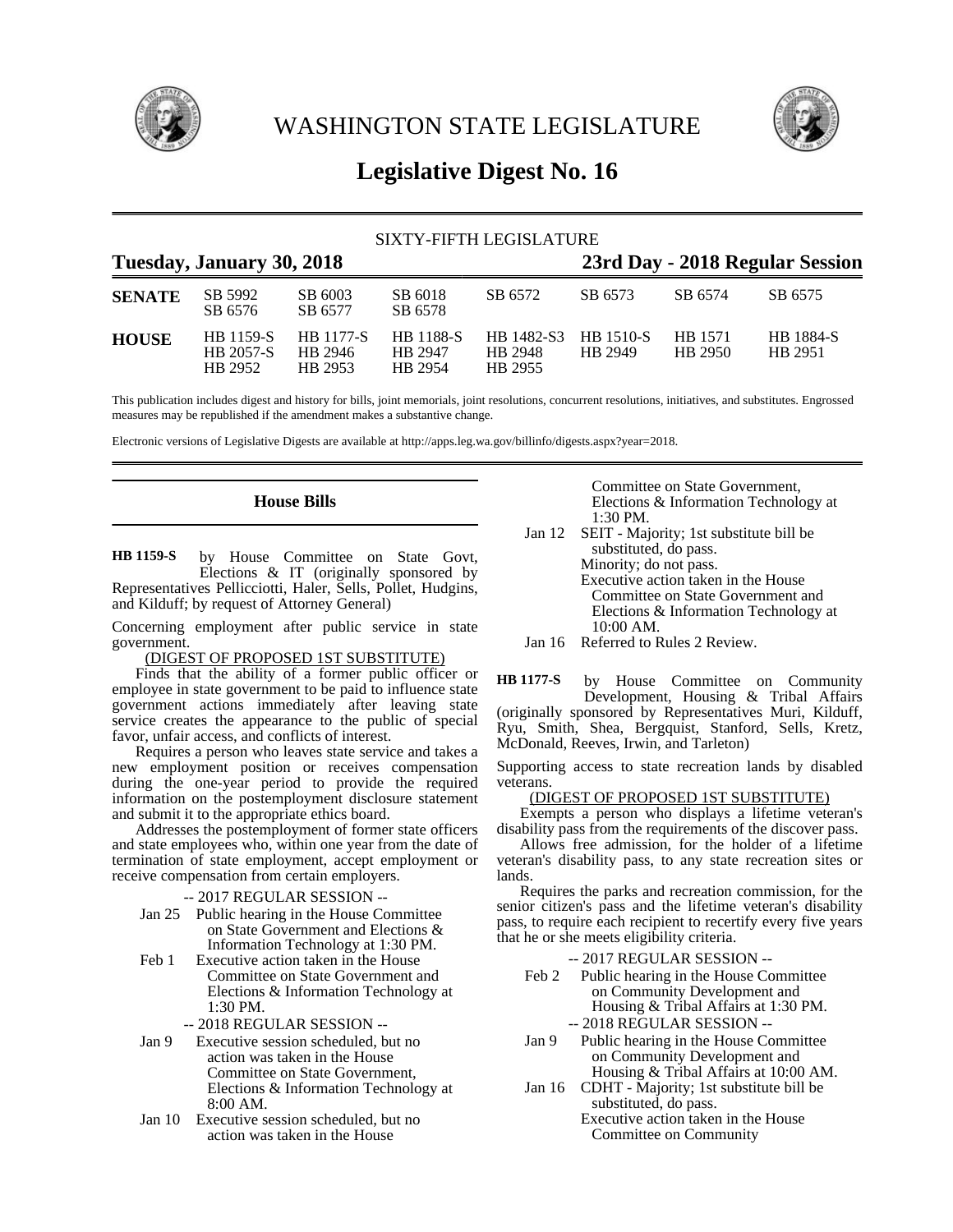Development and Housing & Tribal Affairs at 10:00 AM.

Jan 22 Referred to Appropriations.

by House Committee on Transportation (originally sponsored by Representatives Bergquist, Harmsworth, Fey, Hayes, Jinkins, and Hudgins) **HB 1188-S**

Concerning the use of child passenger restraint systems.

(DIGEST OF PROPOSED 1ST SUBSTITUTE)

Revises child restraint system requirements.

Requires the traffic safety commission to produce and disseminate informational and educational materials explaining: (1) The proper use of child restraint systems in motor vehicles;

(2) Safety risks of not properly using the restraint systems;

(3) Where assistance on proper installation and use of restraint systems can be obtained; and

(4) Legal penalties for not properly using restraint systems.

-- 2017 REGULAR SESSION --

- Jan 26 Public hearing in the House Committee on Transportation at 3:30 PM.
- Feb 8 Executive action taken in the House Committee on Transportation at 3:30 PM.

Mar 20 Public hearing in the Senate Committee on Transportation at 3:30 PM.

- Mar 28 Executive action taken in the Senate Committee on Transportation at 3:30 PM.
	- -- 2018 REGULAR SESSION --
- Jan 17 TR Majority; 1st substitute bill be substituted, do pass. Minority; do not pass.
	- Minority; without recommendation. Executive action taken in the House Committee on Transportation at 3:30 PM.
- Jan 22 Referred to Rules 2 Review.<br>Jan 26 Placed on second reading by
- Placed on second reading by Rules Committee.

by House Committee on Early Learning & Human Services (originally sponsored by Representatives Sawyer, Kagi, Stambaugh, Caldier, **HB 1482-S3**

Robinson, Springer, Hargrove, Tarleton, Ormsby, Doglio, and Stanford)

Establishing the legislative-executive WorkFirst poverty reduction oversight task force.

(DIGEST OF PROPOSED 3RD SUBSTITUTE)

Creates the legislative-executive WorkFirst poverty reduction oversight task force.

Creates the intergenerational poverty advisory committee to assist the task force.

Requires the task force to, among other things: (1) Oversee the partner agencies' operation of the WorkFirst program and temporary assistance for needy families program;

(2) Determine evidence-based outcome measures for the WorkFirst program;

(3) Develop accountability measures for WorkFirst recipients and the state agencies responsible for their progress toward self-sufficiency;

(4) Collaborate with partner agencies and the advisory committee to analyze available data and information regarding intergenerational poverty in the state; and

(5) Direct the department of social and health services to develop a five-year plan and a ten-year plan to address intergenerational poverty.

-- 2017 REGULAR SESSION --

- Feb 3 Public hearing in the House Committee on Early Learning & Human Services at 10:00 AM.
- Feb 7 Executive action taken in the House Committee on Early Learning & Human Services at 8:00 AM.
- Feb 21 Public hearing and executive action taken in the House Committee on Appropriations at 1:30 PM.
- Mar 14 Executive action taken in the Senate Committee on Human Services and Mental Health & Housing at 1:30 PM.
- Apr 4 Public hearing, executive session scheduled, but no action was taken in the Senate Committee on Ways & Means at 1:30 PM.
- -- 2018 REGULAR SESSION -- Jan 16 Executive session scheduled, but no action was taken in the House Committee on Early Learning & Human Services at 8:00 AM.
- Jan 17 ELHS Majority; 3rd substitute bill be substituted, do pass. Minority; do not pass. Minority; without recommendation. Executive action taken in the House Committee on Early Learning & Human Services at 1:30 PM.
- Jan 23 Referred to Rules 2 Review.

by House Committee on Technology & Economic Development (originally sponsored by Representatives Tarleton, McDonald, Ryu, Fitzgibbon, Tharinger, Clibborn, Santos, and Fey) **HB 1510-S**

Concerning port district worker development and occupational training programs.

#### (DIGEST OF PROPOSED 1ST SUBSTITUTE)

Authorizes port districts to contract with nonprofit corporations and private and public entities that provide certain training systems and promote workforce diversity.

Requires ports that are seeking to engage in certain activities or contracts to, by resolution, declare that portrelated workforce development provides a substantial public benefit consistent with the port commission's economic development goals and with ongoing worker training initiatives in place in the port district.

#### -- 2017 REGULAR SESSION --

- Feb 1 Public hearing in the House Committee on Technology & Economic Development at 8:00 AM.
- Feb 15 Executive session scheduled, but no action was taken in the House Committee on Technology & Economic Development at 8:00 AM.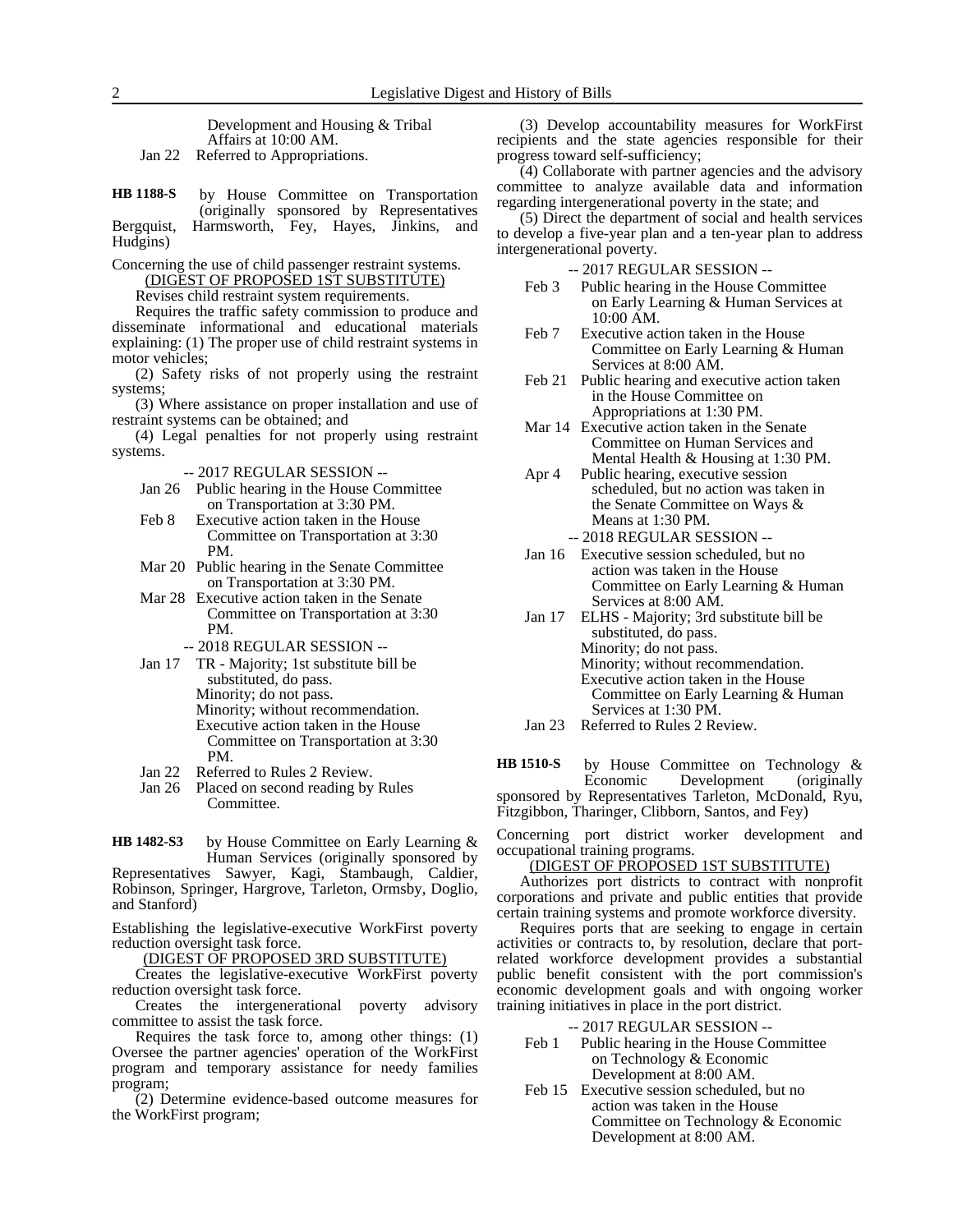-- 2018 REGULAR SESSION --

| Jan 16 Executive session scheduled, but no |
|--------------------------------------------|
| action was taken in the House              |
| Committee on Technology & Economic         |
| Development at 10:00 AM.                   |
|                                            |

- Jan 17 TED Majority; 1st substitute bill be substituted, do pass. Executive action taken in the House Committee on Technology & Economic Development at 8:00 AM.
- Jan 22 Referred to Rules 2 Review.

by Representatives Reeves, Muri, Ryu, Kilduff, Sawyer, Steele, Macri, Orwall, Tharinger, Chapman, Stanford, Doglio, Fey, Hudgins, Stonier, Frame, Kloba, Springer, Walsh, McBride, Ortiz-Self, Riccelli, and Slatter **HB 1571**

Creating a community care and supportive services program for veterans.

(AS OF HOUSE 2ND READING 1/18/18)

Requires the department of veterans affairs to select one county veterans' assistance program or community partner to pilot a community care and supportive services program that assists veterans and their families in rural or remote areas that do not have adequate access to federal veterans' benefits, reintegration services, and other public services.

Expires July 1, 2021.

-- 2017 REGULAR SESSION --

- Jan 24 First reading, referred to Community Development, Housing & Tribal Affairs (Not Officially read and referred until adoption of Introduction report).
- Feb 2 Public hearing in the House Committee on Community Development and Housing & Tribal Affairs at 1:30 PM.
- Feb 7 CDHT Majority; do pass. Executive action taken in the House Committee on Community Development and Housing & Tribal Affairs at 10:00 AM.
- Feb 10 Referred to Appropriations.
- Feb 20 Public hearing in the House Committee on Appropriations at 1:30 PM.
- Feb 21 APP Majority; do pass. Executive action taken in the House Committee on Appropriations at 1:30 PM.
- Feb 24 Referred to Rules 2 Review.
- Feb 28 Placed on second reading by Rules Committee.
- Mar 1 Rules suspended. Placed on Third Reading. Third reading, passed; yeas, 98; nays, 0; absent, 0; excused, 0. -- IN THE SENATE --
- Mar 3 First reading, referred to State Government.
- Mar 17 Public hearing in the Senate Committee on State Government at 8:00 AM.
- Mar 29 SGOV Majority; do pass. And refer to Ways & Means. Referred to Ways & Means.

Executive action taken in the Senate Committee on State Government at 8:00 AM.

Apr 23 By resolution, returned to House Rules Committee for third reading.

-- 2017 1ST SPECIAL SESSION -- -- IN THE HOUSE --

- Apr 24 By resolution, reintroduced and retained in present status.
- May 1 Rules Committee relieved of further consideration. Placed on third reading.
- May 2 Third reading, passed; yeas, 92; nays, 0; absent, 0; excused, 6.
- -- IN THE SENATE -- May 5 First reading, referred to State
- Government.
- May 23 By resolution, returned to House Rules Committee for third reading.
	- -- 2017 2ND SPECIAL SESSION --
		- -- IN THE HOUSE -- By resolution, reintroduced and retained in present status. Rules Committee relieved of further

consideration. Placed on third reading.

- May 25 Third reading, passed; yeas, 94; nays, 0; absent, 0; excused, 4. -- IN THE SENATE --
- May 29 First reading, referred to Ways & Means.
- Jun 21 By resolution, returned to House Rules
	- Committee for third reading. -- 2017 3RD SPECIAL SESSION --

-- IN THE HOUSE -- By resolution, reintroduced and retained

- in present status. -- 2018 REGULAR SESSION --
- Jan 8 By resolution, reintroduced and retained in present status.
- Jan 16 Placed on third reading by Rules Committee.
- Jan 18 Returned to second reading for amendment. Floor amendment(s) adopted. Rules suspended. Placed on Third Reading. Third reading, passed; yeas, 96; nays, 0;

absent, 0; excused, 2. -- IN THE SENATE --

Jan 22 First reading, referred to State Government, Tribal Relations & Elections.

by House Committee on Community Development, Housing & Tribal Affairs (originally sponsored by Representatives Ryu, Barkis, Goodman, Stokesbary, and Pollet) **HB 1884-S**

Concerning relocation assistance for mobile home park tenants. (REVISED FOR ENGROSSED: Concerning relocation assistance for manufactured/mobile home park tenants. )

### (AS OF HOUSE 2ND READING 1/22/18)

Provides a mechanism for assisting manufactured/ mobile home tenants to relocate their manufactured/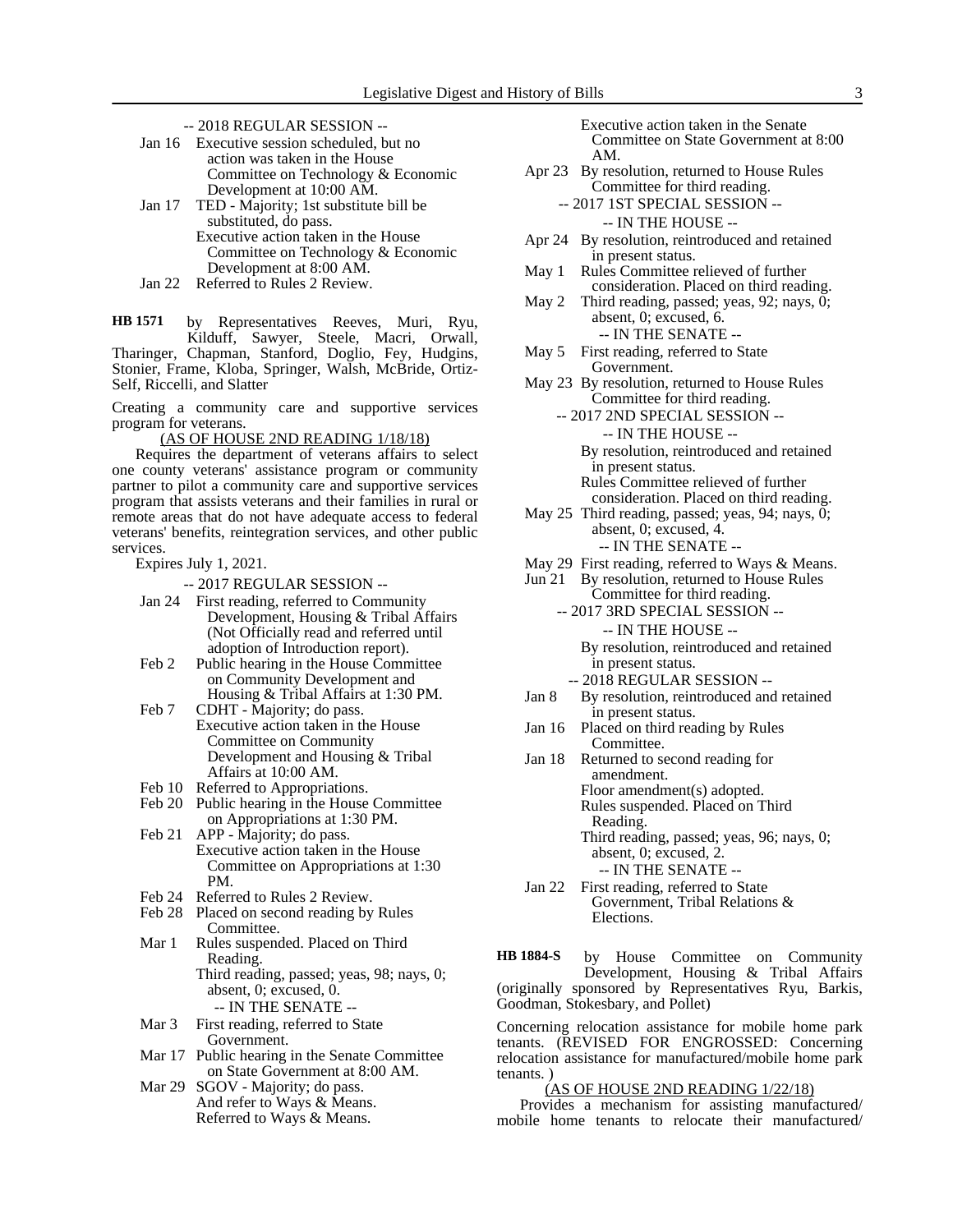mobile homes to suitable alternative sites or demolish and dispose of their homes and secure housing.

Requires a tenant to also include the following information in the application for relocation assistance: Proof of ownership of the home at the time of notice of closure and a statement of other available assistance he or she has received.

Changes the name of the "mobile home park relocation fund" to the "manufactured/mobile home park relocation fund."

-- 2017 REGULAR SESSION --

- Feb 14 Public hearing in the House Committee on Community Development and Housing & Tribal Affairs at 10:00 AM.
- Feb 16 CDHT Majority; 1st substitute bill be substituted, do pass. Executive action taken in the House Committee on Community Development and Housing & Tribal Affairs at 1:30 PM.
- Feb 17 Referred to Appropriations.
- Feb 23 Public hearing in the House Committee on Appropriations at 1:30 PM.
- Feb 24 APP Majority; do pass 1st substitute bill proposed by Community Development, Housing & Tribal Affairs. Minority; do not pass.
	- Referred to Rules 2 Review.

Executive action taken in the House Committee on Appropriations at 10:00 AM.

- -- 2017 1ST SPECIAL SESSION --
- Apr 24 By resolution, reintroduced and retained in present status.
	- -- 2017 2ND SPECIAL SESSION --
- May 23 By resolution, reintroduced and retained in present status.
	- -- 2017 3RD SPECIAL SESSION --
- Jun 21 By resolution, reintroduced and retained in present status.
	- -- 2018 REGULAR SESSION --
- Jan 8 By resolution, reintroduced and retained in present status.
- Jan 9 Rules Committee relieved of further consideration. Placed on second reading.
- Jan 22 1st substitute bill substituted. Floor amendment(s) adopted. Rules suspended. Placed on Third Reading.
	- Third reading, passed; yeas, 70; nays, 25; absent, 0; excused, 3. -- IN THE SENATE --
- Jan 24 First reading, referred to Financial Institutions & Insurance.
- Feb 1 Scheduled for public hearing in the Senate Committee on Financial Institutions & Insurance at 8:30 AM. (Subject to change)

by House Committee on Judiciary (originally sponsored by Representative Orwall) **HB 2057-S**

Concerning the services and processes available when residential real property is abandoned or in foreclosure.

(AS OF HOUSE 2ND READING 1/18/18)

Requires the beneficiary on whose behalf a notice of trustee's sale has been recorded, to remit three hundred twenty-five dollars for each notice of trustee's sale recorded on residential real property, to the department of commerce.

Requires the payment for every recorded notice of trustee's sale for noncommercial loans on residential real property.

Requires the department of commerce to establish the amount of the fee, not to exceed three hundred twenty-five dollars, at a sufficient level to defray the costs of the foreclosure mediation program.

Requires a trustee to also include the following in the notice of trustee's sale: A cover sheet on which the name of the beneficiary is clearly indicated and whether the loan is commercial or noncommercial.

-- 2017 REGULAR SESSION --

- Feb 14 Public hearing in the House Committee on Judiciary at 10:00 AM.
- Feb 16 JUDI Majority; 1st substitute bill be substituted, do pass. Minority; do not pass. Executive action taken in the House Committee on Judiciary at 1:00 PM.
- Feb 17 Referred to Rules 2 Review.
- Feb 24 Rules Committee relieved of further consideration. Placed on second reading.
- Mar 6 1st substitute bill substituted. Floor amendment(s) adopted. Rules suspended. Placed on Third Reading. Third reading, passed; yeas, 98; nays, 0;
	- absent, 0; excused, 0. -- IN THE SENATE --
- Mar 8 First reading, referred to Financial Institutions & Insurance.
- Mar 14 FI Majority; do pass. Public hearing and executive action taken in the Senate Committee on Financial Institutions & Insurance at 8:00 AM.
- Mar 16 Passed to Rules Committee for second reading.
- Mar 31 Placed on second reading by Rules Committee.
- Apr 23 By resolution, returned to House Rules Committee for third reading.
	- -- 2017 1ST SPECIAL SESSION -- -- IN THE HOUSE --
		-
- Apr 24 By resolution, reintroduced and retained in present status.

-- 2017 2ND SPECIAL SESSION --

- May 23 By resolution, reintroduced and retained in present status.
	- -- 2017 3RD SPECIAL SESSION --
- Jun 21 By resolution, reintroduced and retained in present status.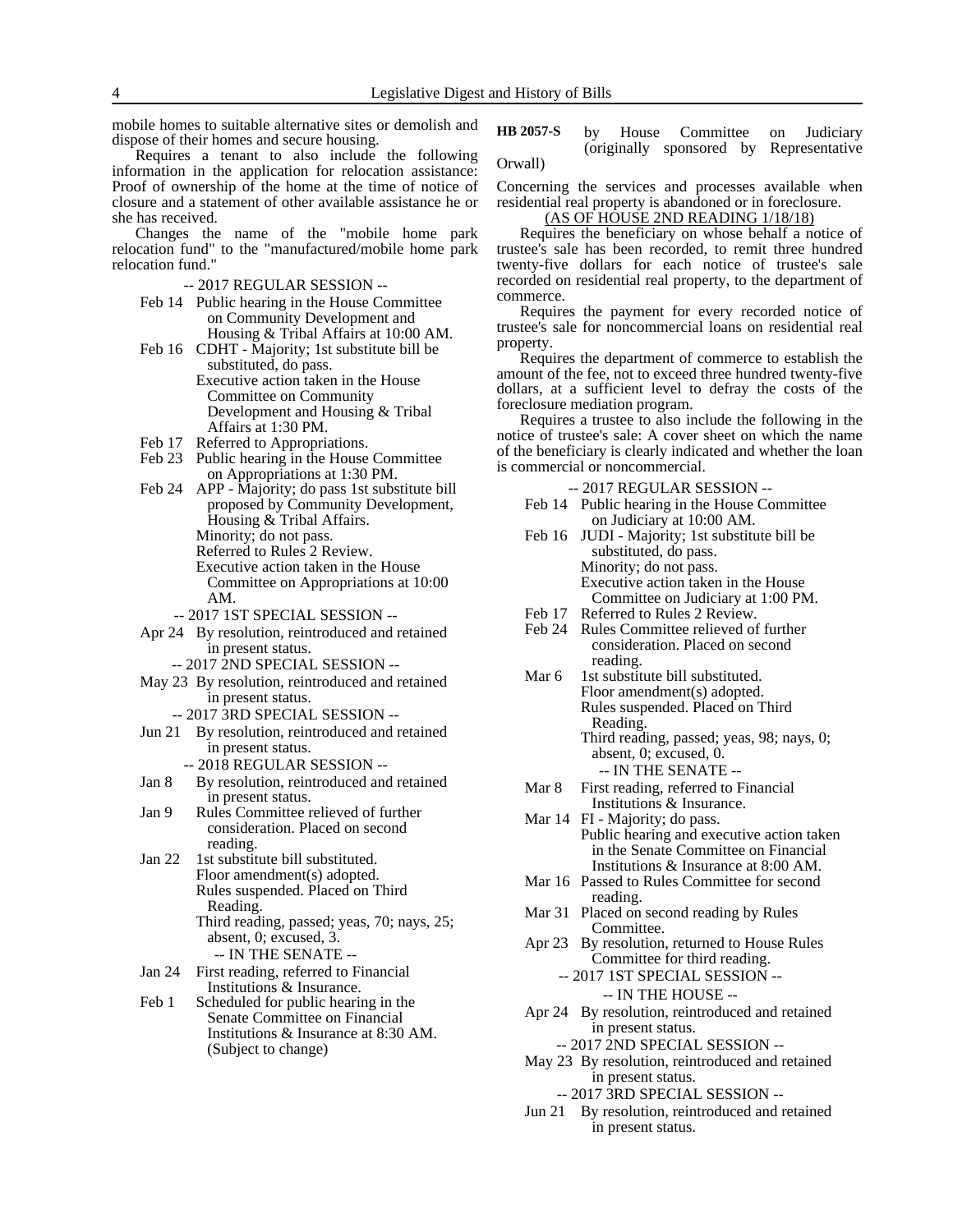- -- 2018 REGULAR SESSION --
- Jan 8 By resolution, reintroduced and retained in present status.
- Jan 16 Placed on third reading by Rules Committee.
- Jan 18 Returned to second reading for amendment. Floor amendment(s) adopted. Rules suspended. Placed on Third Reading.
	- Third reading, passed; yeas, 96; nays, 0; absent, 0; excused, 2.
		- -- IN THE SENATE --
- Jan 22 First reading, referred to Financial Institutions & Insurance.
- by Representatives Chapman, Maycumber, Haler, Schmick, and Steele **HB 2946**

Providing tax relief to small businesses located in rural counties.

Provides a business and occupation tax credit to qualified small businesses as that term is defined in this act.

Expires January 1, 2019.

-- 2018 REGULAR SESSION --

- Jan 29 First reading, referred to Finance (Not Officially read and referred until adoption of Introduction report).
- by Representatives Chapman, Maycumber, Haler, Schmick, Steele, and Tharinger **HB 2947**

Providing business and occupation tax relief to rural manufacturers.

Provides relief, from business and occupation taxes, to manufacturers located in rural counties.

-- 2018 REGULAR SESSION --

- Jan 29 First reading, referred to Finance (Not Officially read and referred until adoption of Introduction report).
- by Representatives Graves, Sullivan, Haler, Hargrove, Pike, and Senn **HB 2948**

Concerning the responsibilities for state routes in cities or towns.

Addresses the jurisdiction and control of state routes in cities or towns.

-- 2018 REGULAR SESSION --

Jan 29 First reading, referred to Transportation (Not Officially read and referred until adoption of Introduction report).

by Representatives Kilduff, Frame, Haler, and Ortiz-Self **HB 2949**

Establishing a commission on persons with disabilities.

Creates the commission on persons with disabilities within the office of the governor.

Requires the commission to: (1) Bring about full and equal participation in all aspects of life for all persons with disabilities; and

(2) Strive for the advancement of legal rights and the promotion of the fullest possible opportunities, supportive services, accommodations, and accessibility.

Creates a persons with disabilities advisory council.

Requires the council to: (1) Advise the executive director of the commission on policy, planning, and needs for programs and services;

 $(2)$  Assist the executive director in establishing priorities for commission activities; and

(3) Review the programs, budgets, and policies of the commission.

Creates the commission on persons with disabilities account.

-- 2018 REGULAR SESSION --

Jan 29 First reading, referred to Early Learning & Human Services (Not Officially read and referred until adoption of Introduction report).

by Representatives Maycumber and Haler **HB 2950**

Concerning changes in the operation of public contracting to address proven disparities.

Modifies the state civil rights act.

Authorizes the state to voluntarily change policies or procedures in the operations of public contracting to address proven disparity of state-certified veteran, servicemember, women, and minority-owned businesses.

-- 2018 REGULAR SESSION --

Jan 29 First reading, referred to Capital Budget (Not Officially read and referred until adoption of Introduction report).

by Representatives McCabe, Gregerson, Stambaugh, Stanford, Walsh, Reeves, Dye, Barkis, Frame, Haler, Jinkins, Kloba, Ormsby, Valdez, and Peterson **HB 2951**

Ordering a study to determine how to increase reporting and investigation of missing Native American women.

Requires the Washington state patrol to conduct a study to determine how to increase state criminal justice protective and investigative resources for reporting and identifying missing Native American women in the state. Expires July 1, 2019.

-- 2018 REGULAR SESSION --

- Jan 29 First reading, referred to Community Development, Housing & Tribal Affairs (Not Officially read and referred until adoption of Introduction report).
- Jan 30 Scheduled for public hearing in the House Committee on Community Development and Housing & Tribal Affairs at 10:00 AM. (Subject to change)
- Jan 31 Scheduled for executive session in the House Committee on Community Development and Housing & Tribal Affairs at 8:00 AM. (Subject to change)
- Feb 1 Scheduled for executive session in the House Committee on Community Development and Housing & Tribal Affairs at 1:30 PM. (Subject to change)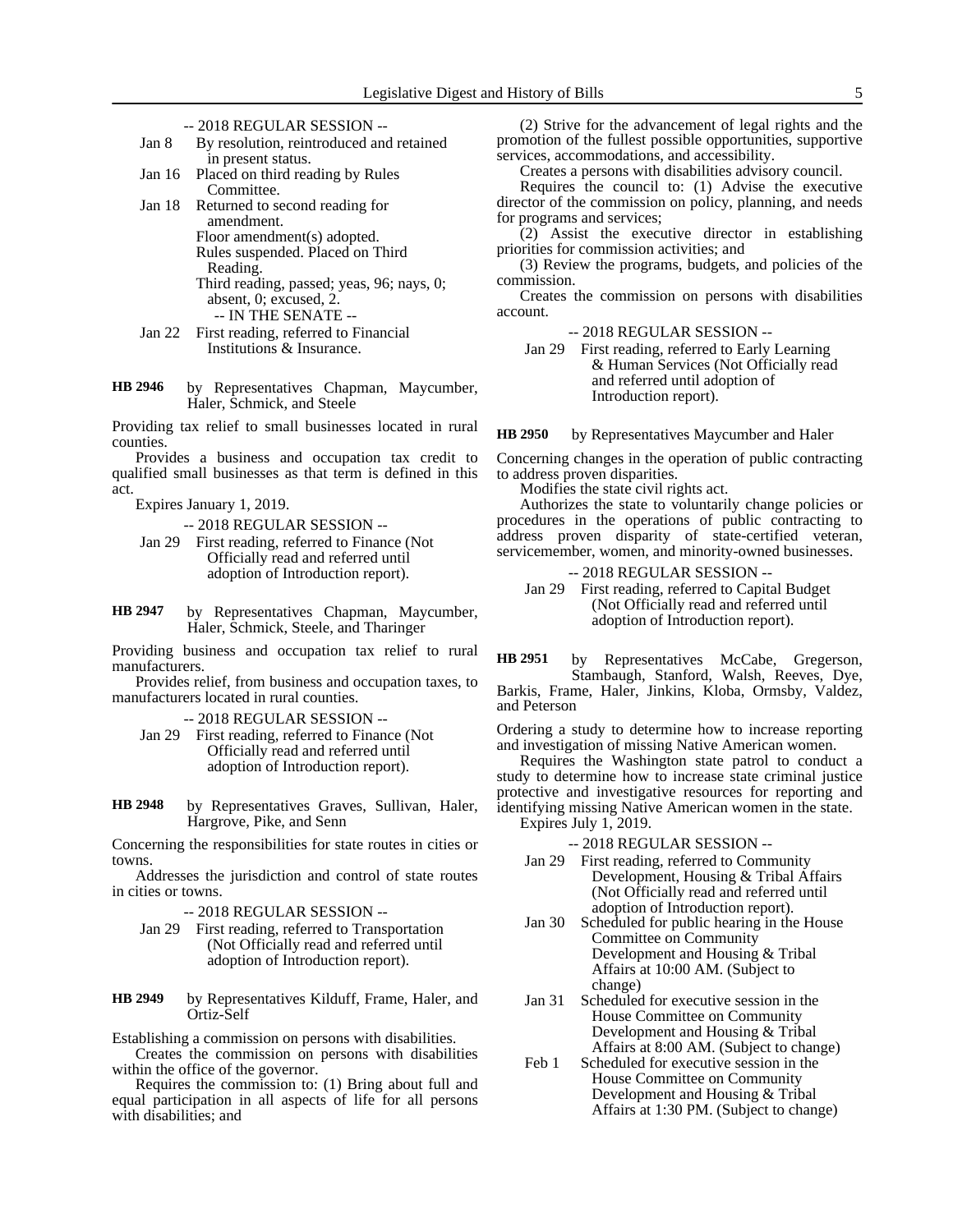by Representatives Shea, DeBolt, and Haler **HB 2952**

Concerning officially naming a recreational trail.

Renames the portion of the Milwaukee road corridor in the city of Spokane Valley known as the Appleway trail the Senator Bob McCaslin trail.

Requires the state to provide and install a proper marker identifying the name of the trail.

-- 2018 REGULAR SESSION --

- Jan 29 First reading, referred to Environment (Not Officially read and referred until adoption of Introduction report).
- Feb 1 Scheduled for public hearing and executive session in the House Committee on Environment at 8:00 AM. (Subject to change)
- by Representatives Pollet, Frame, Valdez, Kloba, and Ryu **HB 2953**

Regarding the school construction assistance program.

Addresses the allotment of appropriations for school plant facilities and the computation of state aid for school plant projects.

-- 2018 REGULAR SESSION --

Jan 29 First reading, referred to Capital Budget (Not Officially read and referred until adoption of Introduction report).

by Representatives Dent, Kilduff, and Haler **HB 2954**

Concerning regulation of licensed child care providers.

Modifies provisions regarding the composition of the oversight board for children, youth, and families.

Gives authority to the oversight board to select its officers and adopt rules and regulations for orderly procedure and service delivery.

Requires the rules to be approved by a two-thirds vote of the board.

Requires the department of children, youth, and families to complete a review of rules issued by it and by the department of early learning since January 1, 2016, relating to licensed family day care and child care center providers that create potential operational cost increases for the providers.

-- 2018 REGULAR SESSION --

Jan 29 First reading, referred to Early Learning & Human Services (Not Officially read and referred until adoption of Introduction report).

by Representatives Springer and Condotta **HB 2955**

Removing the production cap on craft distillers.

Modifies craft distiller provisions by removing the production cap on distillers.

-- 2018 REGULAR SESSION --

Jan 29 First reading, referred to Commerce & Gaming (Not Officially read and referred until adoption of Introduction report).

#### **Senate Bills**

by Senators Van De Wege, Zeiger, Dhingra, Fain, Pedersen, Liias, Nelson, Billig, Darneille, Palumbo, Carlyle, Frockt, Rolfes, Keiser, Hunt, **SB 5992**

Wellman, Chase, Ranker, Saldaña, Kuderer, and Mullet

Concerning trigger modification devices. (REVISED FOR ENGROSSED: Concerning bump-fire stocks. )

(AS OF SENATE 2ND READING 1/25/18)

Prohibits a person from manufacturing, owning, buying, selling, loaning, furnishing, transporting, or having in possession or under control, a bump-fire stock.

Provides the following definition for bump-fire stock: A butt stock designed to be attached to a semiautomatic firearm with the effect of increasing the rate of fire achievable with the semiautomatic firearm to that of a fully automatic firearm by using the energy from the recoil of the firearm to generate reciprocating action that facilitates repeated activation of the trigger.

-- 2018 REGULAR SESSION --

- Dec 4 Prefiled for introduction.
- Jan 8 First reading, referred to Law & Justice.
- Jan 15 Public hearing in the Senate Committee on Law & Justice at 10:00 AM.
- Jan 16 LAW Majority; do pass. Minority; do not pass. Executive action taken in the Senate Committee on Law & Justice at 10:00 AM.
- Jan 17 Passed to Rules Committee for second reading.
- Jan 18 Placed on second reading by Rules Committee.
- Jan 25 Floor amendment(s) adopted. Rules suspended. Placed on Third Reading.

Third reading, passed; yeas, 29; nays, 20; absent, 0; excused, 0. -- IN THE HOUSE --

Jan 29 First reading, referred to Judiciary (Not Officially read and referred until adoption of Introduction report).

by Senators Wellman, Billig, Palumbo, Frockt, Rolfes, Van De Wege, Liias, Keiser, Pedersen, Hunt, Conway, Chase, Saldaña, and Kuderer **SB 6003**

Concerning breakfast after the bell programs in certain public schools. (REVISED FOR ENGROSSED: Promoting student health and readiness through meal and nutrition programs. )

(AS OF SENATE 2ND READING 1/19/18)

Establishes the Washington kids ready to learn act of 2018.

Requires each high-needs school to offer breakfast after the bell to each student and provide adequate time for students to consume the offered food.

Requires those breakfasts served in the program to comply with federal meal patterns and nutrition standards for school breakfast programs under the federal healthy, hunger-free kids act of 2010.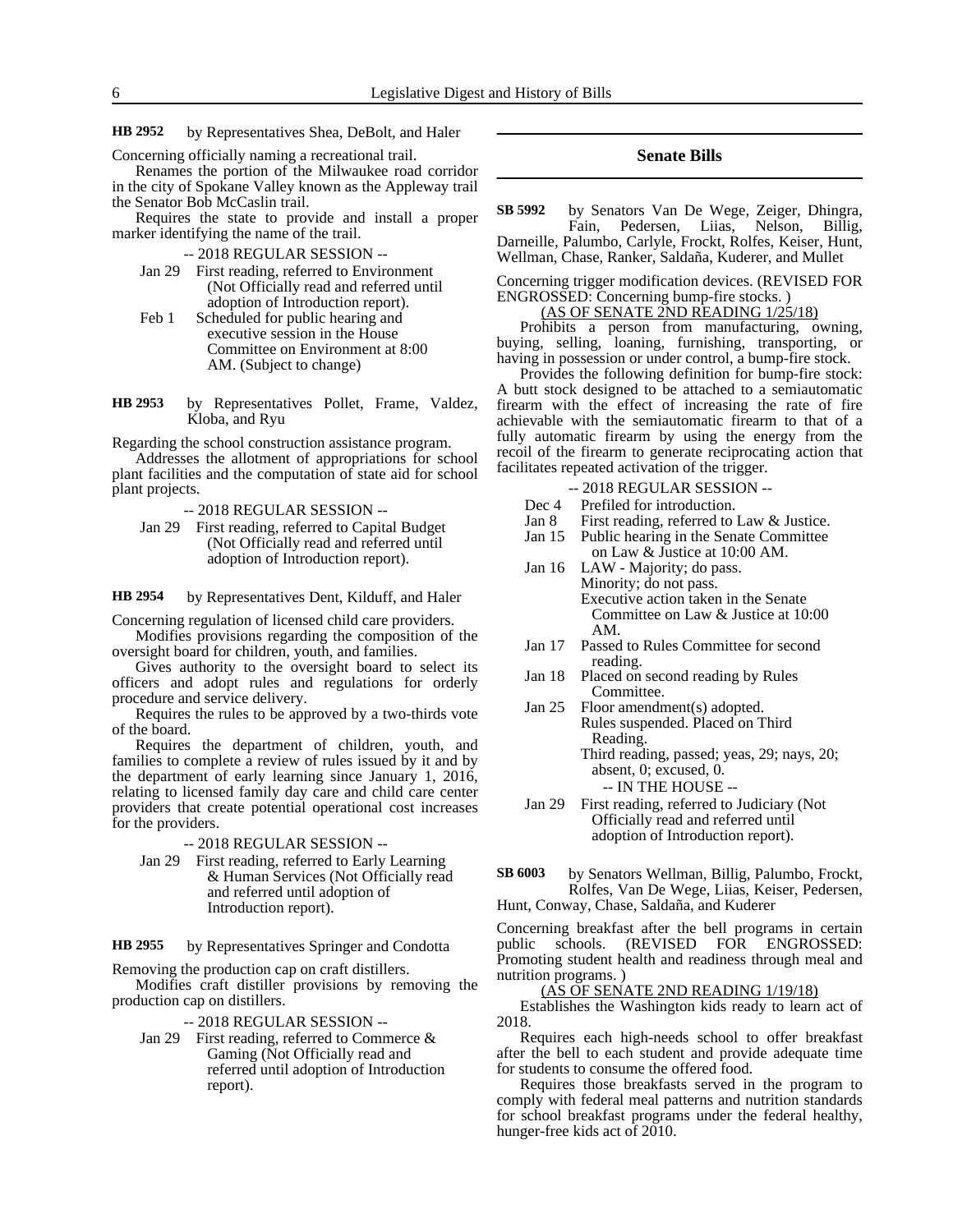Requires the superintendent of public instruction to administer one-time start-up allocation grants to each high-needs school implementing a breakfast after the bell program.

Requires the joint legislative audit and review committee to conduct an analysis of the programs established in schools.

Requires the office of the superintendent of public instruction and the education and research data center of the office of financial management to assist in providing data required to conduct the analysis.

Authorizes the office of the superintendent of public instruction to coordinate with the department of agriculture to promote and facilitate new and existing regional markets programs, including farm-to-school initiatives and small farm direct marketing assistance.

- -- 2018 REGULAR SESSION --
- 
- Dec 6 Prefiled for introduction.<br>Jan 8 First reading, referred to First reading, referred to Early Learning & K-12 Education.
- Jan 11 Public hearing in the Senate Committee on Early Learning & K-12 Education at 1:30 PM.
- Jan 15 EDU Majority; do pass. Minority; do not pass. Executive action taken in the Senate Committee on Early Learning & K-12 Education at 1:30 PM.
- Jan 16 Passed to Rules Committee for second reading.
- Jan 17 Placed on second reading by Rules Committee.
- Jan 19 Floor amendment(s) adopted. Rules suspended. Placed on Third Reading.
	- Third reading, passed; yeas, 40; nays, 8; absent, 0; excused, 1.
		- -- IN THE HOUSE --
- Jan 23 First reading, referred to Education (Not Officially read and referred until adoption of Introduction report).

by Senators Mullet, Carlyle, Palumbo, Frockt, Rolfes, Hunt, Fain, Keiser, Van De Wege, Hasegawa, Nelson, Pedersen, and Kuderer **SB 6018**

Concerning security freeze fees charged by consumer reporting agencies.

(AS OF SENATE 2ND READING 1/18/18)

Prohibits a consumer reporting agency from charging a fee for placing a security freeze, assigning a unique personal identification number or password, temporarily lifting a security freeze, or removing a security freeze.

Requires the office of cybersecurity, the office of privacy and data protection, and the attorney general's office to work with stakeholders to evaluate the impact to consumers and consumer reporting agencies regarding the modifications in this act.

- -- 2018 REGULAR SESSION --
- Dec 11 Prefiled for introduction.
- Jan 8 First reading, referred to Financial Institutions & Insurance.
- Jan 9 Public hearing in the Senate Committee on Financial Institutions & Insurance at 8:00 AM.
- Jan 11 FI Majority; do pass. Minority; do not pass. Minority; without recommendation. Executive action taken in the Senate Committee on Financial Institutions & Insurance at 8:00 AM.
- Jan 15 Passed to Rules Committee for second reading.
- Jan 17 Placed on second reading by Rules Committee.
- Jan 18 Floor amendment(s) adopted. Rules suspended. Placed on Third Reading. Third reading, passed; yeas, 46; nays, 2;

absent, 0; excused, 1. -- IN THE HOUSE --

- Jan 22 First reading, referred to Business & Financial Services (Not Officially read and referred until adoption of Introduction report).
- Jan 30 Scheduled for public hearing in the House Committee on Business & Financial Services at 8:00 AM. (Subject to change)
- Jan 31 Scheduled for executive session in the House Committee on Business & Financial Services at 1:30 PM. (Subject to change)

by Senators Fortunato and Becker **SB 6572**

Concerning natural disaster emergency preparedness.

Creates the natural disaster emergency preparedness account and requires expenditures to be used for emergency preparation for natural disasters.

Requires the state military department to administer the account.

-- 2018 REGULAR SESSION --

Jan 29 First reading, referred to State Government, Tribal Relations & Elections.

#### by Senator O'Ban **SB 6573**

Establishing the capacity to purchase community longterm involuntary psychiatric treatment services through managed care.

Requires the state health care authority to: (1) Integrate risk for long-term involuntary civil treatment provided by state hospitals into managed care contracts; and

(2) Develop a psychiatric managed care capitation risk model that integrates long-term inpatient care.

Requires the department of social and health services to: (1) Collaborate with the state health care authority and appropriate stakeholders and consultants to develop and implement a detailed transition plan taking certain recommendations into account;

(2) Purchase a portion of the state's long-term treatment capacity allocated to behavioral health organizations in willing community facilities capable of providing alternatives to treatment in a state hospital; and

(3) Enter into performance-based contracts with facilities certified by the department to provide treatment